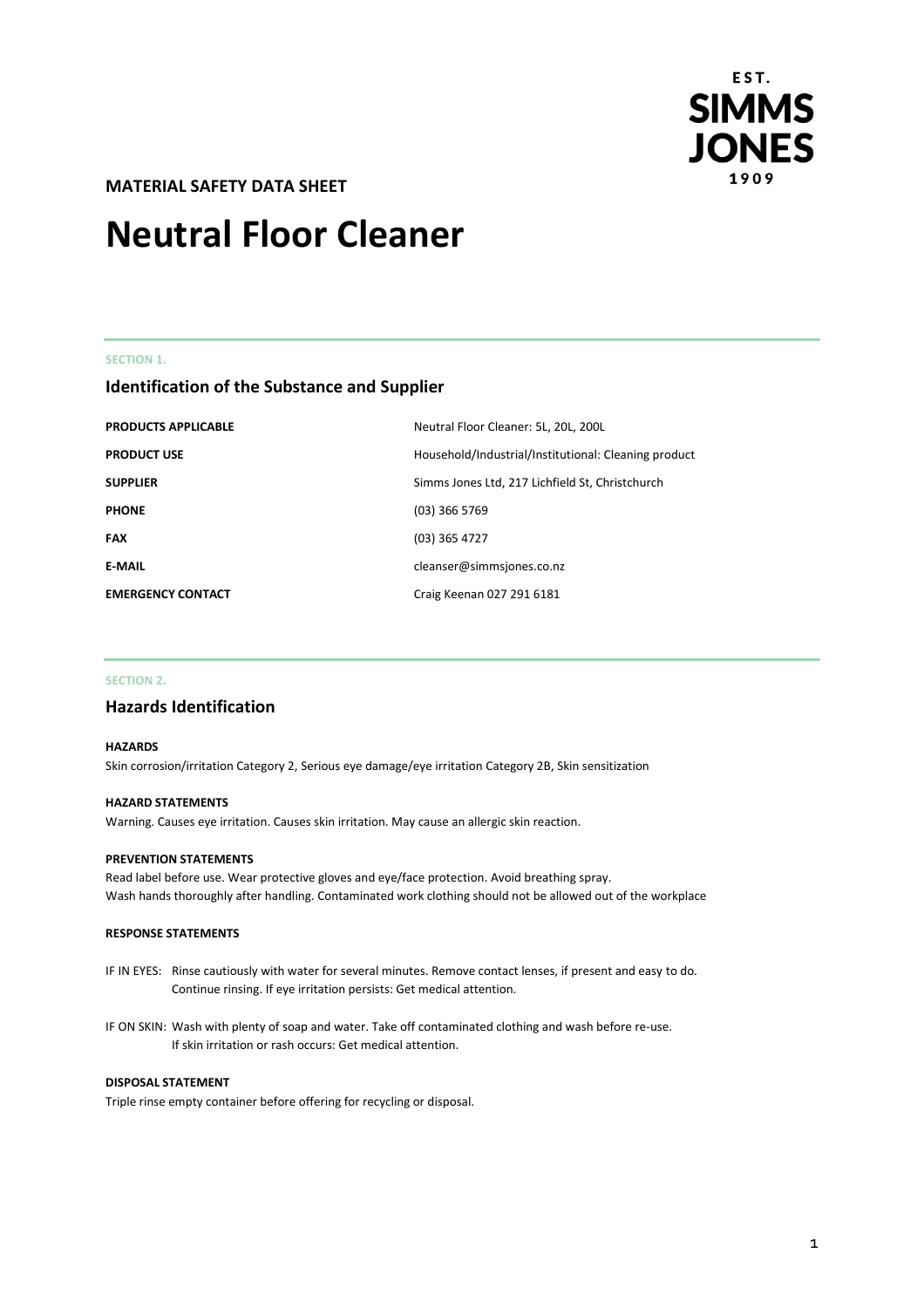### **SECTION 3.**

### **Composition and Information on Ingredients**

| <b>INGREDIENT</b>                                                                                  | <b>PROPORTION</b> | <b>CAS NUMBER</b> |
|----------------------------------------------------------------------------------------------------|-------------------|-------------------|
| Coconut Fatty Acid Diethanolamide                                                                  | $<$ 2%            | 61791-31-9        |
| Citric Acid                                                                                        | $< 1\%$           | 77-92-9           |
| 5-chlor-2-methyl-4-isothiazolin-3-one<br>and 2-methyl-2H-isothiazol-3-one<br>mixture (Acticide 14) | $< 1\%$           | 55965-84-9        |

#### **SECTION 4.**

### **First Aid Measures**

**IF IN EYES:** Rinse cautiously with water for several minutes. Remove contact lenses, if present and easy to do. Continue rinsing. If eye irritation persists: Get medical attention.

**IF ON SKIN:** Wash with plenty of soap and water. Take off contaminated clothing and wash before re-use. If skin irritation or rash occurs: Get medical attention.

#### **SECTION 5.**

### **Fire-Fighting Measures**

| <b>EXTINGUISHING MEDIA</b>      | Foam, $CO2$ , dry chemical, or water fog                             |  |
|---------------------------------|----------------------------------------------------------------------|--|
| <b>COMBUSTION PRODUCTS</b>      | Toxic organic vapours, amines, carbon oxides, nitrogen oxides,       |  |
|                                 | sodium oxides, sulphur oxides, and hydrogen chloride                 |  |
| <b>FIRE-FIGHTING PROCEDURES</b> | Use breathing apparatus, firefighting gear, and rubber or PVC gloves |  |

### **SECTION 6.**

### **Accidental Release Measures**

| <b>EMERGENCY PROCEDURES</b>      | No special procedures required                                         |
|----------------------------------|------------------------------------------------------------------------|
| <b>ENVIRONMENTAL PRECAUTIONS</b> | No special precautions required                                        |
| <b>SPILL CONTROL</b>             | For large spills, apply sand or inert absorbent material and sweep up. |

### **SECTION 7.**

### **Handling and Storage**

### **HANDLING PRECAUTIONS**

Wear protective gloves and eye/face protection. Avoid breathing spray. Wash hands thoroughly after handling. **STORAGE** Store locked up. Keep cool. Keep out of reach of children.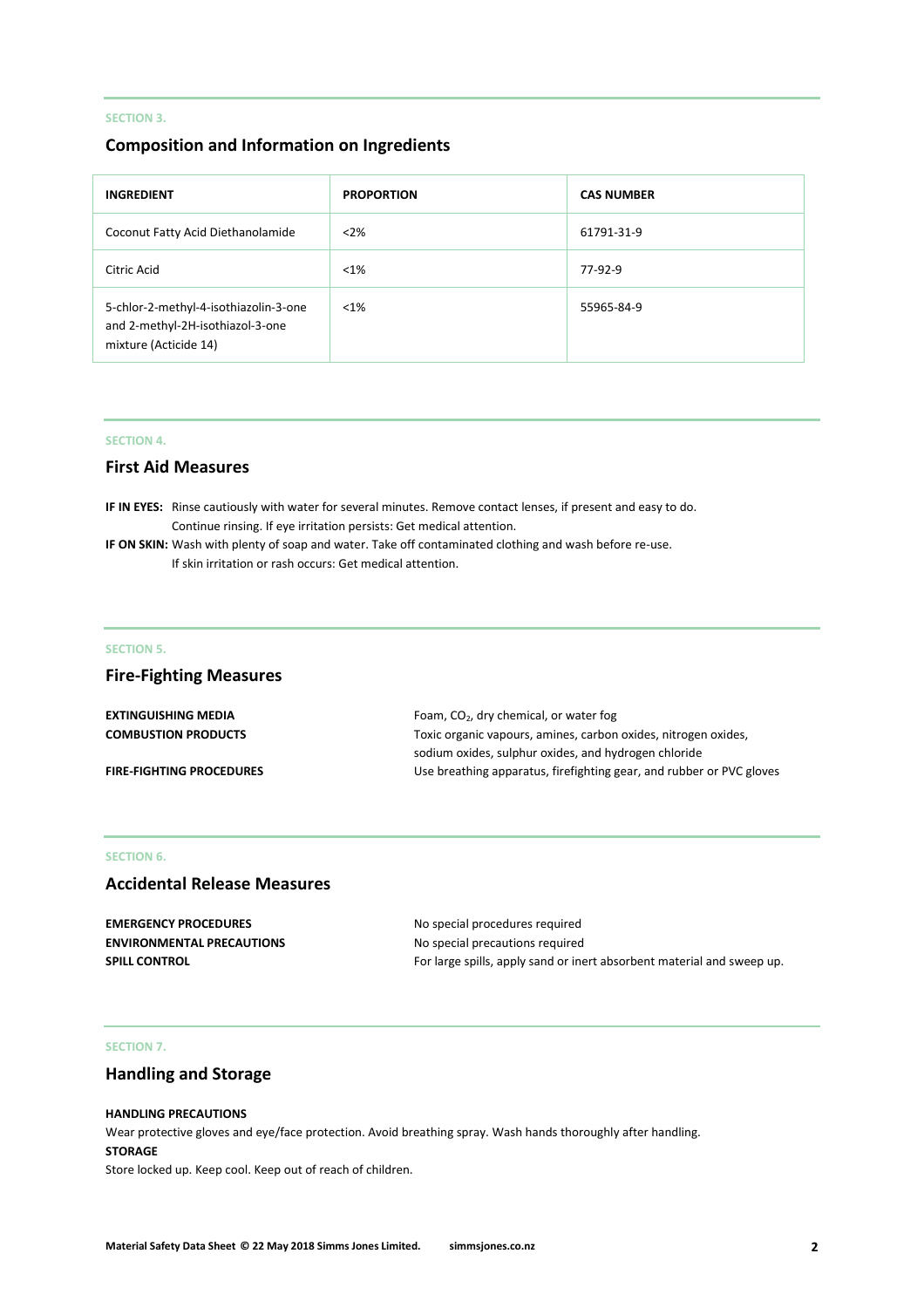### **SECTION 8.**

### **Exposure Controls/Personal Protection**

**EXPOSURE LIMITS** 8 h TWA = 50 mg/m<sup>3</sup> **PROTECTIVE GLOVES** Nitrile rubber or PVC

**ENGINEERING CONTROLS** Ensure ventilation is adequate **RESPIRATORY PROTECTION** Full-face-piece positive-pressure air-supplied respirator **EYE PROTECTION** Splash-proof goggles or full-face-shield

#### **SECTION 9.**

### **Physical and Chemical Properties**

| APPEARANCE                                     | Clear orange           |
|------------------------------------------------|------------------------|
| ODOUR                                          | Floral                 |
| <b>ODOUR THRESHOLD</b>                         | Not Determi            |
| pН                                             | $7.5 - 8.0$            |
| <b>MELTING POINT/FREEZING POINT</b>            | $<$ 0 <sup>o</sup> $<$ |
| <b>INITIAL BOILING POINT</b>                   | $>100$ <sup>o</sup> C  |
| <b>FLASH POINT</b>                             | Not Flammal            |
| <b>FLAMMABILITY</b>                            | Not Flammal            |
| <b>FLAMMABILITY OR EXPLOSIVE LIMITS</b>        | Not Flammal            |
| <b>VAPOUR PRESSURE</b>                         | Not Determi            |
| <b>VAPOUR DENSITY</b>                          | Not Determi            |
| <b>RELATIVE DENSITY</b>                        | 1.0                    |
| SOLUBILITY                                     | Completely r           |
| <b>PARTITION CO-EFFICIENT: n-OCTANOL/WATER</b> | Not Determi            |
| <b>AUTO-IGNITION TEMPERATURE</b>               | Not Determi            |
| <b>DECOMPOSITION TEMPERATURE</b>               | Not Determi            |
| KINEMATIC VISCOSITY                            | $8.9x10^{-7}m^2/s$     |
|                                                |                        |

**Clear orange liquid Not Determined Not Flammable Not Flammable Not Flammable Not Determined Not Determined** Completely miscible with water **Not Determined Not Determined Not Determined** 

### **SECTION 10.**

## **Stability and Reactivity**

**STORAGE CONDITIONS** Store locked up. Keep cool. **INCOMPATIBLE SUBSTANCES** Strong oxidising and reducing agents HAZARDOUS DECOMPOSITION PRODUCTS Oxides of carbon and nitrogen

**REACTIVITY REACTIVITY Not reactive with other chemicals or cleaners**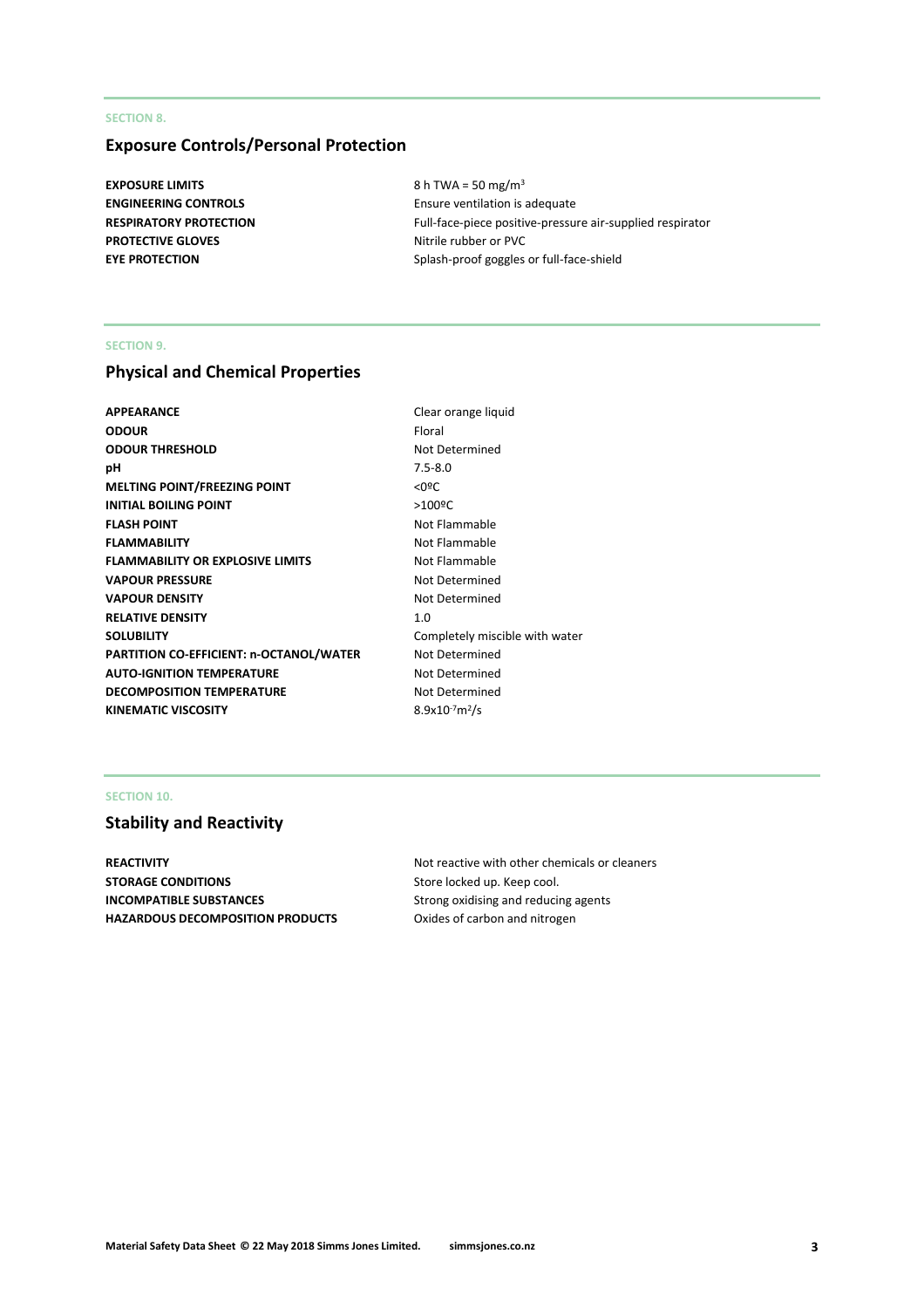### **SECTION 11.**

### **Toxicological Information**

| No acute toxicity           |
|-----------------------------|
| Causes mild skin irritation |
| Causes eye irritation       |
| Causes skin sensitisation   |
| No data available           |
| Not carcinogenic            |
| No reproductive toxicity    |
|                             |
| No specific organ toxicity  |
| No specific organ toxicity  |
| No aspiration hazard        |
|                             |

#### **TOXICITY**

#### **COCONUT FATTY ACID DIETHANOLAMIDE**

CLASSIFICATION: Irritating to the skin SPECIES: Rabbit RESULT: Irritating SOURCE: Henkel KGaA Duesseldorf (34). Kaestner W., Henkel KGaA, unpublished data, Archive No. 860263 (1986).

#### **CITRIC ACID**

CLASSIFICATION: Mildly irritating to the skin RESULT: Irritation, in particular of the eyes but also of the respiratory pathways and the skin, is the major toxicological hazard presented by citric acid; this conclusion is confirmed by a series of reports relating to eye and skin irritation SOURCE: SIDS

### **ACTICIDE 14**

STUDY: Rat, dermal, LD<sub>50</sub> VALUE: >1000 mg/kg SOURCE: SDS, Thor Specialties Pty Ltd, Auckland, New Zealand

SPECIES: Guinea pig RESULT: Sensitising effect on skin SOURCE: SDS, Thor Specialties Pty Ltd, Auckland, New Zealand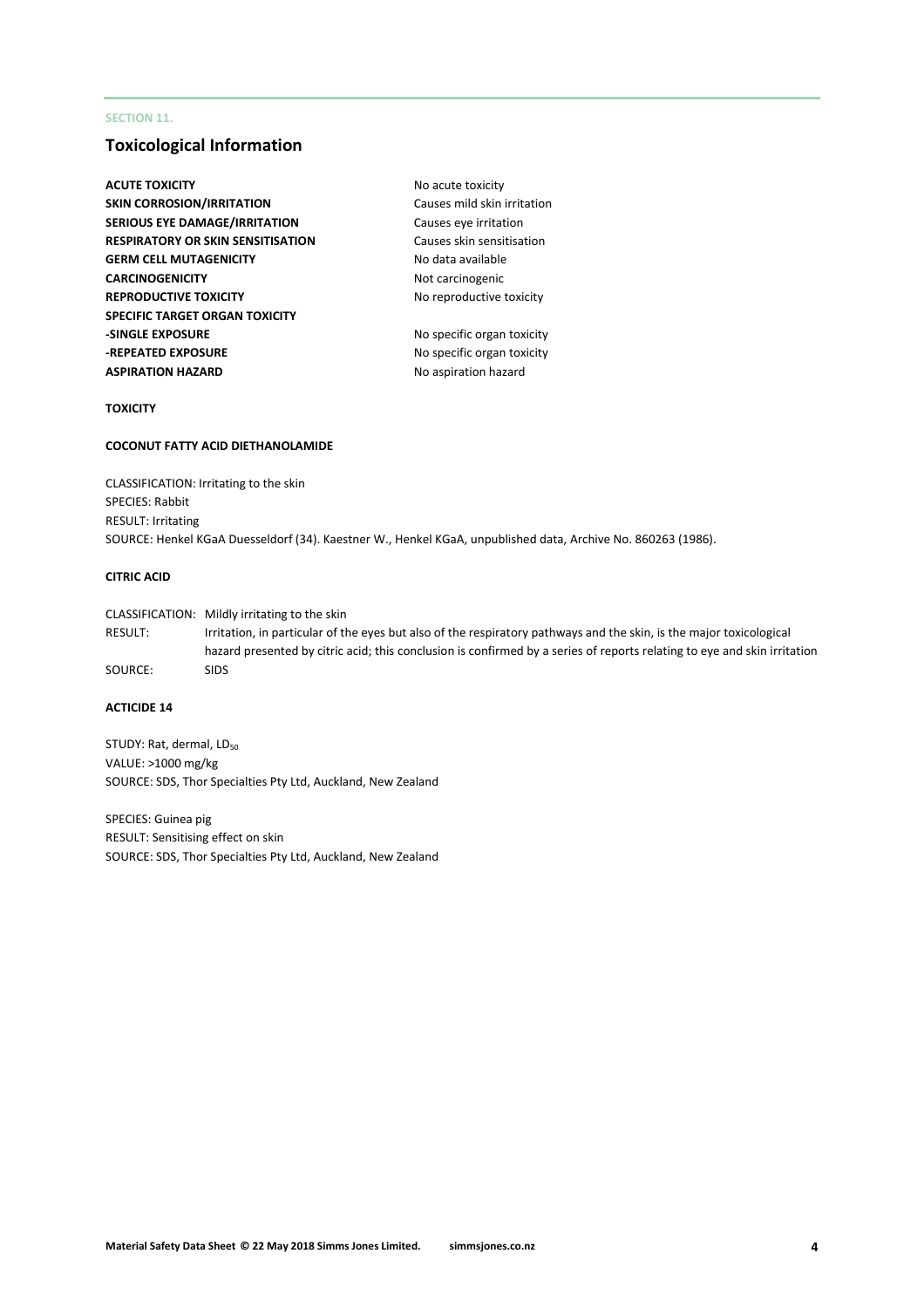### **SECTION 12.**

### **Ecological Information**

### **BIODEGRADABILITY** Rapidly Degradable **BIOACCUMULATIVE POTENTIAL** Not Bioaccumulative **MOBILITY IN SOIL** MOBILITY IN SOIL

#### **ECOTOXICITY**

#### **COCONUT FATTY ACID DIETHANOLAMIDE**

ACUTE STUDY: Water flea (Ceriodaphnia dubia), 48 h, EC<sub>50</sub> VALUE: 2.25 mg/L SOURCE: Henkel KGaA Duesseldoef (24), Ankley G.T. et al, Chemosphere 21 (1990), 3-12

#### **CHRONIC**

STUDY: Zebrafish (Brachydanio rerio), semi-static, 96 h, LC<sub>50</sub> VALUE: 3.6 mg/L SOURCE: Henkel KGaA Duesseldorf BIOACCUMULATIVE: No RAPIDLY DEGRADABLE: Yes STUDY: Algae (Scenedesmus subspicatus), 96 h, EC<sub>50</sub> VALUE: 2.2 mg/L SOURCE: Henkel KGaA Duesseldorf STUDY: Water flea (Daphnia magna), 21 days, NOEC VALUE: 0.9 mg/L SOURCE: Henkel KGaA Duesseldorf (26), unpublished results (Test number 7836).

#### **ACTICIDE 14**

STUDY: Water flea (Daphnia), 48 h, EC<sub>50</sub> VALUE: 0.85 mg/L SOURCE: SDS, Thor Specialties Pty Ltd, Auckland, New Zealand STUDY: Algae (Selenastrum capricornutum), 96 h, EC<sub>50</sub> VALUE: 0.18 mg/L SOURCE: SDS, Thor Specialties Pty Ltd, Auckland, New Zealand STUDY: Rainbow trout, 96 h, LC<sub>50</sub> VALUE: 1.9 mg/L SOURCE: SDS, Thor Specialties Pty Ltd, Auckland, New Zealand

#### **SECTION 13.**

### **Disposal Considerations**

**DISPOSAL** DISPOSAL **Triple rinse empty container before offering for recycling or disposal.** 

#### **SECTION 14.**

### **Transportation Information**

**SHIPPING NAME** Neutral Floor Cleaner

**UN NUMBER** Not Hazardous for transport **DANGEROUS GOODS CLASS** Not Hazardous for transport **UN PACKING GROUP** Not Hazardous for transport **ENVIRONMENTAL HAZARDS** Not Environmentally Hazardous **SPECIAL PRECAUTIONS** No special precautions required